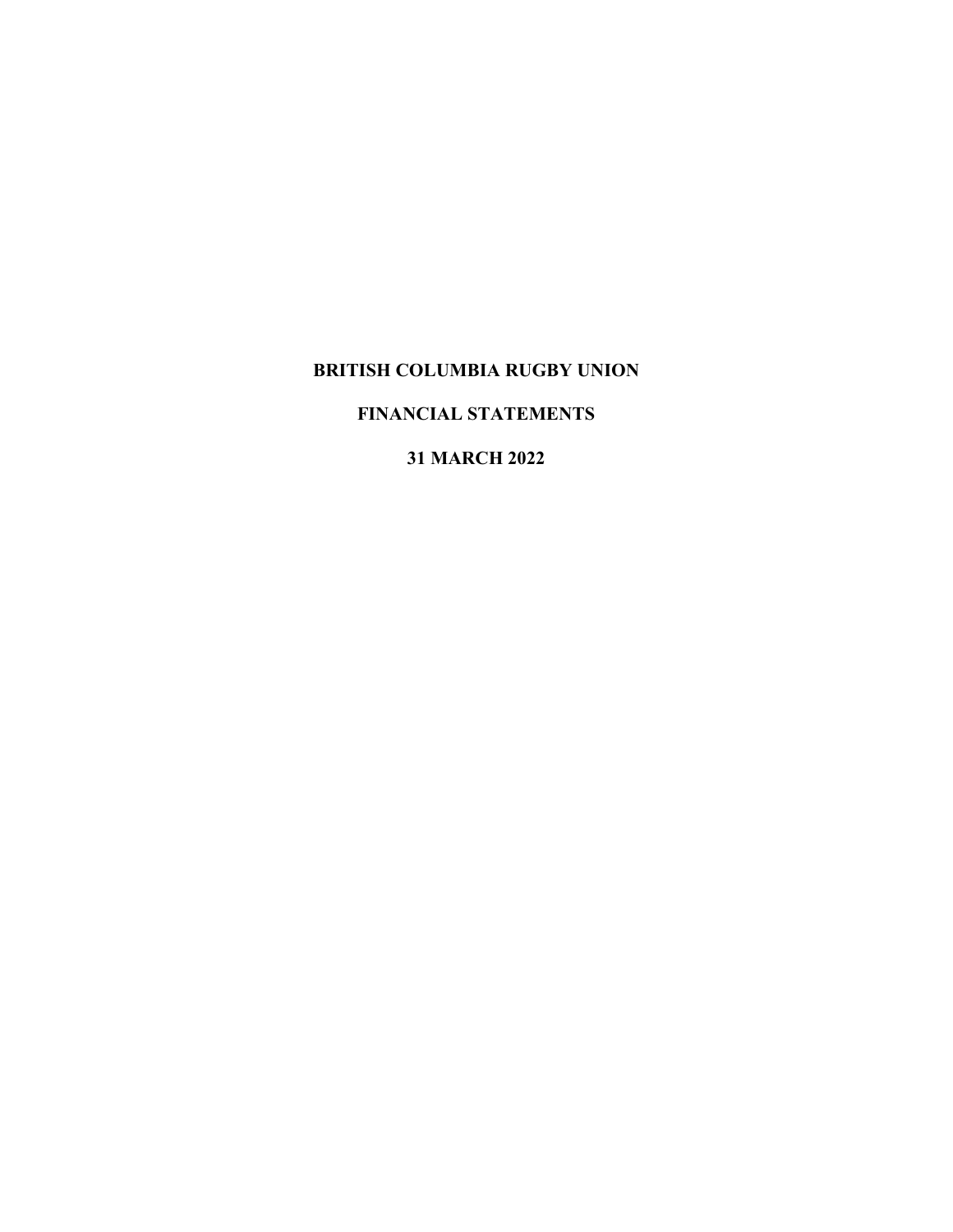# **BRITISH COLUMBIA RUGBY UNION**

### **Financial Statements**

For the Year Ended 31 March 2022

## **Contents**

| <b>Independent Auditors' Report</b>                  |                |
|------------------------------------------------------|----------------|
| <b>Statement of Financial Position</b>               | $\overline{4}$ |
| Statement of Operations and Changes in Fund Balances | 5              |
| <b>Statement of Cash Flows</b>                       | 6              |
| Notes to the Financial Statements                    | $7 - 14$       |
| Schedule 1 - Dues                                    | 15             |
| Schedule 2 - Administrative Expenses                 | 16             |
| Schedule 3 - Commercial Activities                   | 17             |
| Schedule 4 - Rugby Central                           | 17             |
| Schedule 5 - COVID-19 Government Subsidies           | 18             |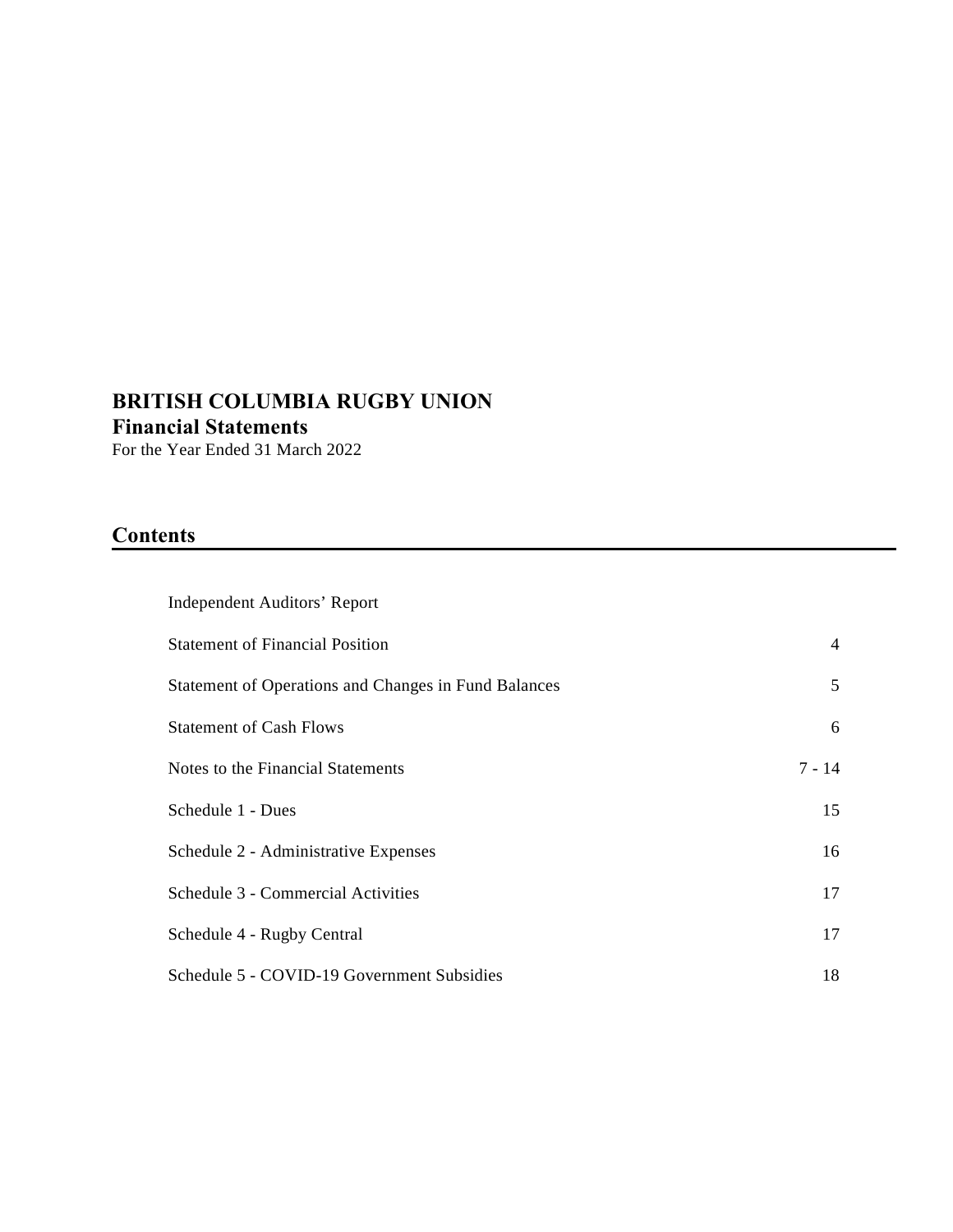

### **INDEPENDENT AUDITORS' REPORT**

To the Directors, British Columbia Rugby Union,

#### **Report on the Audit of the Financial Statements**

#### **Qualified Opinion**

We have audited the financial statements of British Columbia Rugby Union ("BCRU"), which comprise the statement of financial position as at 31 March 2022, and the statement of operations and changes in fund balances and statement of cash flows for the year then ended, and notes to the financial statements, including a summary of significant accounting policies.

In our opinion, except for the possible effects of the matter described in the Basis for Qualified Opinion section of our report, the accompanying financial statements present fairly, in all material respects, the financial position of BCRU as at 31 March 2022, and its results of operations and its cash flows for the year then ended in accordance with Canadian accounting standards for not-for-profit organizations.

#### **Basis for Qualified Opinion**

In common with many not-for-profit organizations, BCRU derives revenue from fundraising activities and admission to events, the completeness of which is not susceptible to satisfactory audit verification. Accordingly, verification of these revenues was limited to the amounts recorded in the records of BCRU. Therefore, we were not able to determine whether any adjustments might be necessary to fundraising revenue, excess of revenues over expenses, and cash flows from operations for the years ended 31 March 2022 and 2021, current assets as at 31 March 2022 and 2021, and net assets as at 1 April and 31 March for both the 2022 and 2021 years.

Our audit opinion on the financial statements for the year ended 31 March 2021 was modified accordingly because of the possible effects of this limitation in scope.

We conducted our audit in accordance with Canadian generally accepted auditing standards. Our responsibilities under those standards are further described in the Auditors' Responsibilities for the Audit of the Financial Statements section of our report. We are independent of BCRU in accordance with the ethical requirements that are relevant to our audit of the financial statements in Canada, and we have fulfilled our other ethical responsibilities in accordance with these requirements. We believe that the audit evidence we have obtained is sufficient and appropriate to provide a basis for our qualified audit opinion.

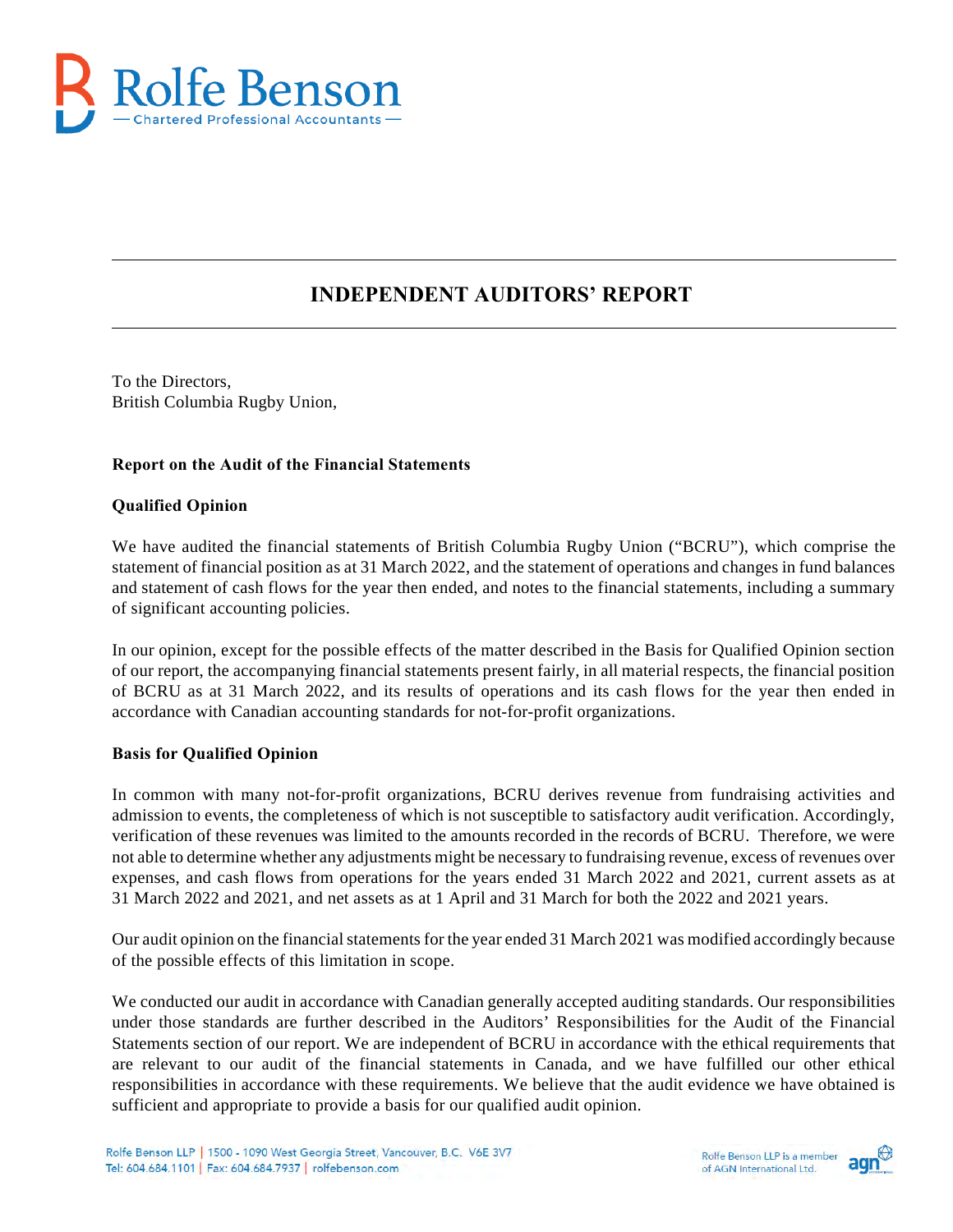

## **INDEPENDENT AUDITORS' REPORT - continued**

#### **Responsibilities of Management and Those Charged with Governance for the Financial Statements**

Management is responsible for the preparation and fair presentation of the financial statements in accordance with Canadian accounting standards for not-for-profit organizations, and for such internal control as management determines is necessary to enable the preparation of financial statements that are free from material misstatement, whether due to fraud or error.

In preparing the financial statements, management is responsible for assessing BCRU's ability to continue as a going concern, disclosing, as applicable, matters related to going concern and using the going concern basis of accounting unless management either intends to liquidate BCRU or to cease operations, or has no realistic alternative but to do so.

Those charged with governance are responsible for overseeing BCRU's financial reporting process.

#### **Auditors' Responsibilities for the Audit of the Financial Statements**

Our objectives are to obtain reasonable assurance about whether the financial statements as a whole are free from material misstatement, whether due to fraud or error, and to issue an auditors' report that includes our opinion. Reasonable assurance is a high level of assurance, but is not a guarantee that an audit conducted in accordance with Canadian generally accepted auditing standards will always detect a material misstatement when it exists. Misstatements can arise from fraud or error and are considered material if, individually or in the aggregate, they could reasonably be expected to influence the economic decisions of users taken on the basis of these financial statements.

As part of an audit in accordance with Canadian generally accepted auditing standards, we exercise professional judgment and maintain professional skepticism throughout the audit. We also:

- Identify and assess the risks of material misstatement of the financial statements, whether due to fraud or error, design and perform audit procedures responsive to those risks, and obtain audit evidence that is sufficient and appropriate to provide a basis for our opinion. The risk of not detecting a material misstatement resulting from fraud is higher than for one resulting from error, as fraud may involve collusion, forgery, intentional omissions, misrepresentations, or the override of internal control.
- Obtain an understanding of internal control relevant to the audit in order to design audit procedures that are appropriate in the circumstances, but not for the purpose of expressing an opinion on the effectiveness of BCRU's internal control.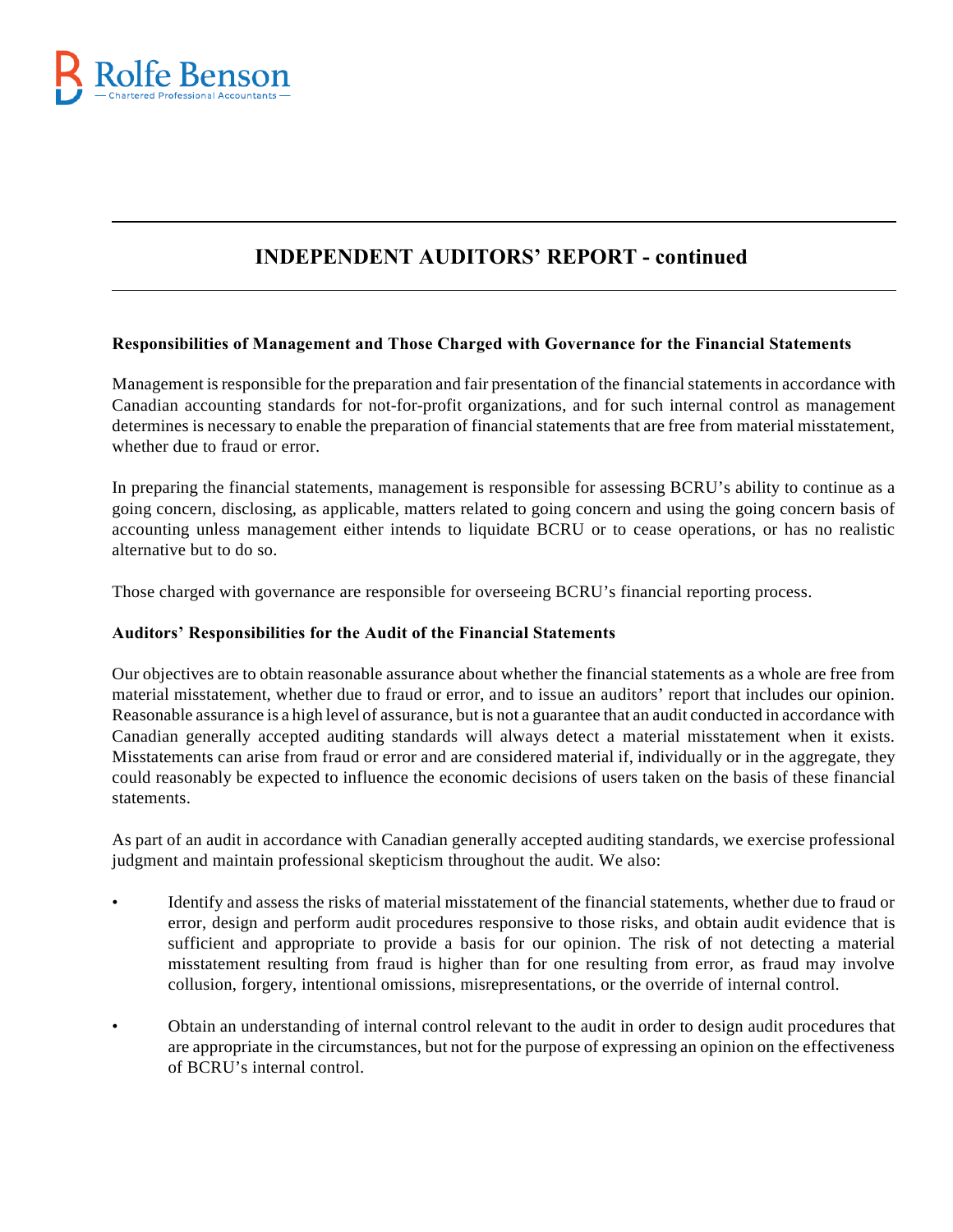

## **INDEPENDENT AUDITORS' REPORT - continued**

- Evaluate the appropriateness of accounting policies used and the reasonableness of accounting estimates and related disclosures made by management.
- Conclude on the appropriateness of management's use of the going concern basis of accounting and, based on the audit evidence obtained, whether a material uncertainty exists related to events or conditions that may cast significant doubt on BCRU's ability to continue as a going concern. If we conclude that a material uncertainty exists, we are required to draw attention in our auditors' report to the related disclosures in the financial statements or, if such disclosures are inadequate, to modify our opinion. Our conclusions are based on the audit evidence obtained up to the date of our auditors' report. However, future events or conditions may cause BCRU to cease to continue as a going concern.
- Evaluate the overall presentation, structure and content of the financial statements, including the disclosures, and whether the financial statements represent the underlying transactions and events in a manner that achieves fair presentation.

We communicate with those charged with governance regarding, among other matters, the planned scope and timing of the audit and significant audit findings, including any significant deficiencies in internal control that we identify during our audit.

### **Report on Other Legal and Regulatory Requirements**

As required by the Societies Act (British Columbia), we report that, in our opinion, the accounting principles in Canadian accounting standards for not-for-profit organizations have been applied on a basis consistent with that of the preceding year.

Adfe Benson LLP

Chartered Professional Accountants

Vancouver, Canada 16 June 2022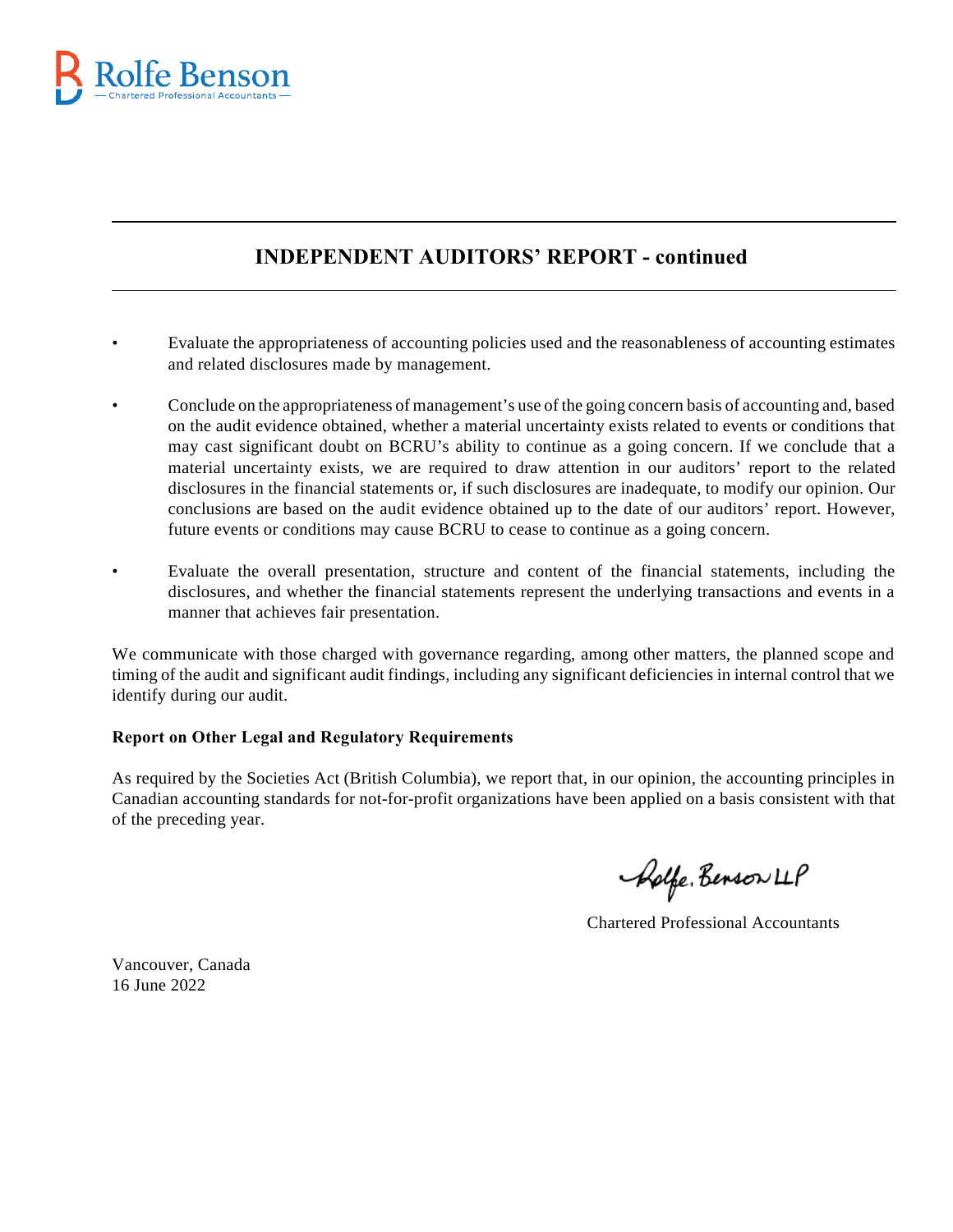### **BRITISH COLUMBIA RUGBY UNION Statement of Financial Position 31 March 2022**

Operating Fund Tour Legacy Fund Total<br>2022 2021 2022 2021 2022 2021 2022 **2022** 2021 **2022** 2021 **2022** 2021 **\$** \$ **\$** \$ **\$** \$ **Assets Current** Cash **672,447** 518,986 **-** - **672,447** 518,986 Accounts receivable **270,007** 81,228 **-** - **270,007** 81,228 Prepaid expenses **54,365** 48,984 - **54,365** 48,984 - **54,365** 48,984<br>**996.819** 649,198 - **996.819** 649,198 **996,819** 649,198 **-** - **996,819** 649,198 **Due (to) from other fund**  $(88,236)$  $(88,236)$  $88,236$  $88,236$  $88,236$  $88,236$  $-$ **908,583** 560,962 **88,236** 88,236 **996,819** 649,198 **Liabilities Current** Accounts payable and accrued liabilities **121,163** 52,420 **-** - **121,163** 52,420 Deferred revenue (Note 3) **382,985** 148,713 **-** - **382,985** 148,713 Refundable deposits **5,000** 5,600 **-** - **5,000** 5,600 **509,148** 206,733 **-** - **509,148** 206,733 **Canada Emergency Business Account (Note 8(c))**  $\frac{40,000}{549,148}$   $\frac{30,000}{236,733}$  **-**  $\frac{40,000}{549,148}$   $\frac{30,000}{236,733}$ **549,148** 236,733 **-** - **549,148** 236,733 **Commitments (Note 6) Fund Balances** Internally restricted **-** - **88,236** 88,236 **88,236** 88,236 Unrestricted **359,435** 324,229 - - **359,435** 324,229 **359,435** 324,229 **88,236** 88,236 **447,671** 412,465 **908,583** 560,962 **88,236** 88,236 **996,819** 649,198 APPROVED BY THE DIRECTORS: Director Director Director Director

The accompanying notes are an integral part of these financial statements.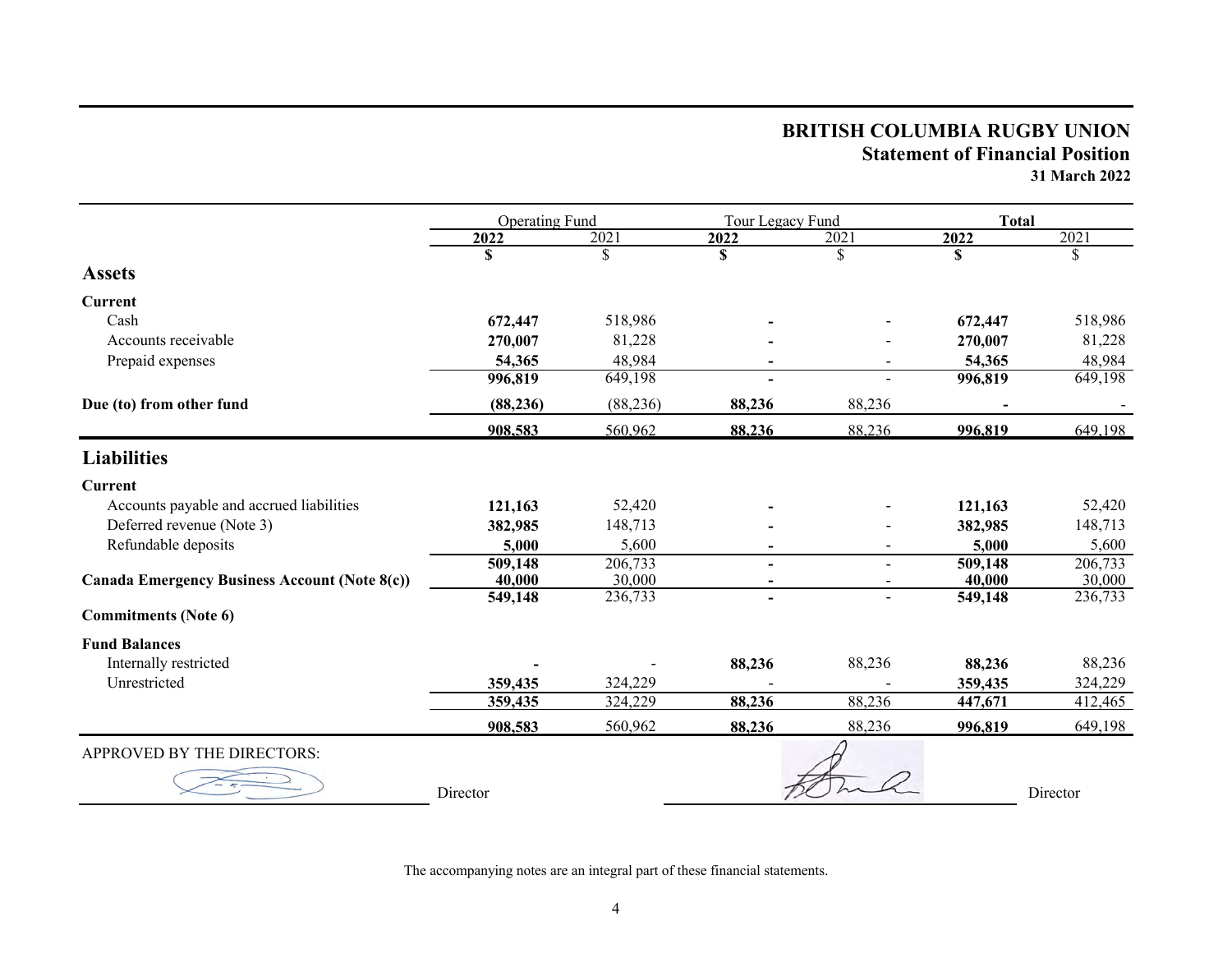### **BRITISH COLUMBIA RUGBY UNION Statement of Operations and Changes in Fund Balances For the Year Ended 31 March 2022**

|                                                     | Revenues  |         | Expenses |         | Excess of revenue<br>over expenses for the year |            |
|-----------------------------------------------------|-----------|---------|----------|---------|-------------------------------------------------|------------|
|                                                     | 2022      | 2021    | 2022     | 2021    | 2022                                            | 2021       |
|                                                     | S         | \$      | \$       | S       | S.                                              | \$         |
| <b>Operating Fund</b>                               |           |         |          |         |                                                 |            |
| Government grants                                   | 395,231   | 351,900 |          |         | 395,231                                         | 351,900    |
| Dues - Schedule 1                                   | 111,173   | 47,670  |          |         | 111,173                                         | 47,670     |
| Commercial activities - Schedule 3                  | 99,288    | 75,000  | 57,380   | 21,247  | 41,908                                          | 53,753     |
| Debt forgiveness (Note 9)                           |           |         | 10,651   | 47,896  | (10,651)                                        | (47, 896)  |
| Administration - Schedule 2                         | 600       | 3,235   | 101,924  | 88,289  | (101, 324)                                      | (85,054)   |
| Rugby central - Schedule 4                          | 192,476   |         | 301,654  | 82,952  | (109, 178)                                      | (82,952)   |
| Human resources                                     |           |         | 510,642  | 435,395 | (510, 642)                                      | (435, 395) |
| COVID-19 government subsidies - Schedule 5 (Note 8) | 218,689   | 245,255 |          |         | 218,689                                         | 245,255    |
|                                                     | 1,017,457 | 723,060 | 982,251  | 675,779 | 35,206                                          | 47,281     |
| Fund balance - beginning of year                    |           |         |          |         | 324,229                                         | 276,948    |
| Fund balance - end of year                          |           |         |          |         | 359,435                                         | 324,229    |
|                                                     |           |         |          |         |                                                 |            |
| <b>Tour Legacy Fund</b>                             |           |         |          |         |                                                 |            |
| Administration                                      |           | 34      |          |         |                                                 | 34         |
| Fund balance - beginning of year                    |           |         |          |         | 88,236                                          | 88,202     |
| Fund balance - end of year                          |           |         |          |         | 88,236                                          | 88,236     |
|                                                     |           |         |          |         |                                                 |            |
| <b>Fund Balance Totals</b>                          |           |         |          |         |                                                 |            |
| Excess of revenues over expenses for the year       |           |         |          |         | 35,206                                          | 47,315     |
| Fund balance - beginning of year                    |           |         |          |         | 412,465                                         | 365,150    |
| Fund balance - end of year                          |           |         |          |         | 447,671                                         | 412,465    |

The accompanying notes are an integral part of these financial statements.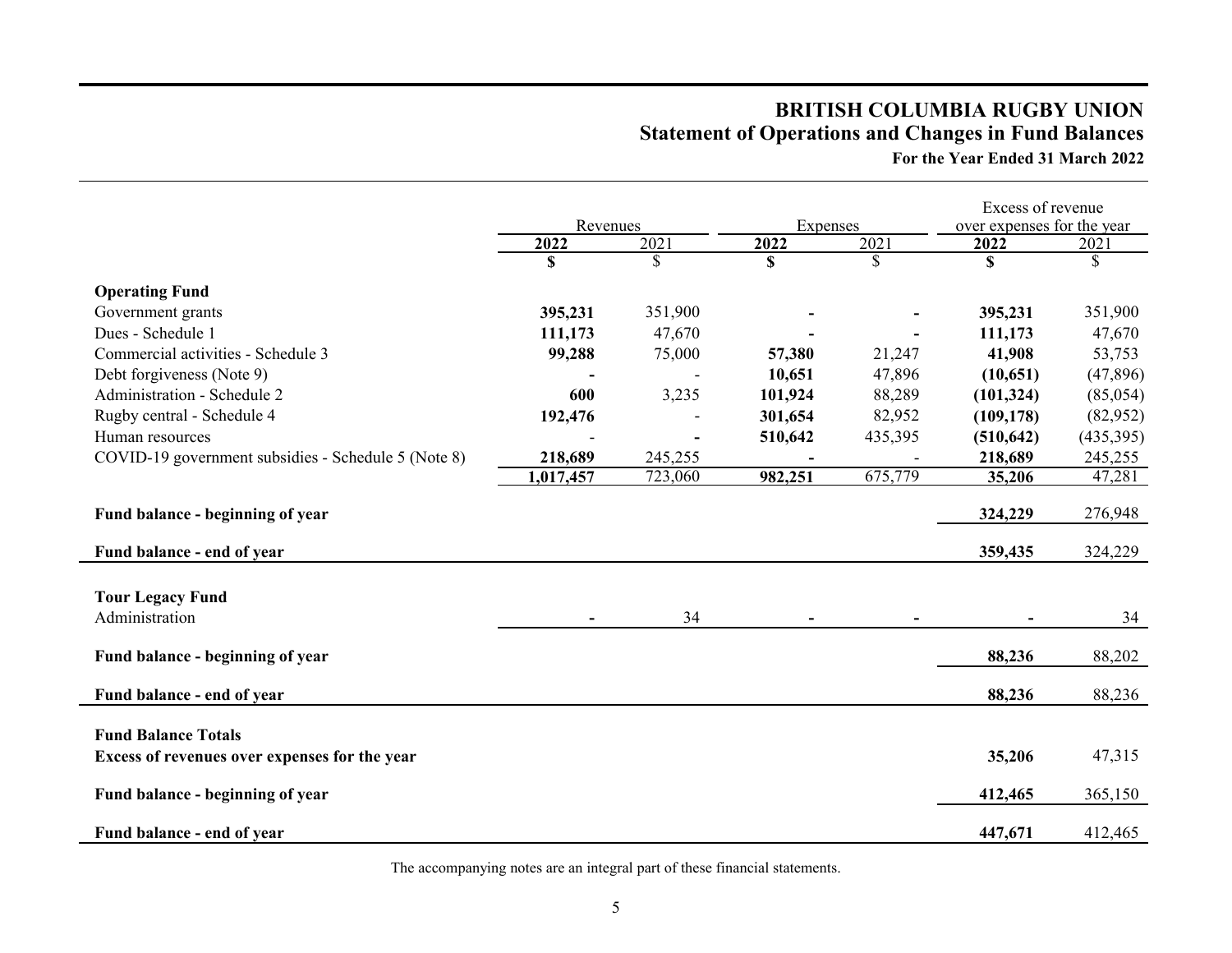### **BRITISH COLUMBIA RUGBY UNION**

### **Statement of Cash Flows**

**For the Year Ended 31 March 2022**

|                                               | 2022          | 2021          |
|-----------------------------------------------|---------------|---------------|
| Cash provided by (used in):                   |               |               |
| <b>Operating activities</b>                   |               |               |
| Excess of revenues over expenses for the year | \$<br>35,206  | \$<br>47,315  |
| Changes in non-cash working capital balances  |               |               |
| Accounts receivable                           | (188, 779)    | 267,347       |
| Prepaid expenses                              | (5,381)       | (1, 556)      |
| Accounts payable and accrued liabilities      | 68,743        | (339,681)     |
| Deferred revenue                              | 234,272       | 148,713       |
| Refundable deposits                           | (600)         |               |
|                                               | 143,461       | 122,138       |
| <b>Financing activities</b>                   |               |               |
| Proceeds of Canada Emergency Business Account | 10,000        | 30,000        |
|                                               | 10,000        | 30,000        |
| Net increase in cash                          | 153,461       | 152,138       |
| Cash - beginning of year                      | 518,986       | 366,848       |
| Cash - end of year                            | \$<br>672,447 | \$<br>518,986 |

The accompanying notes are an integral part of these financial statements.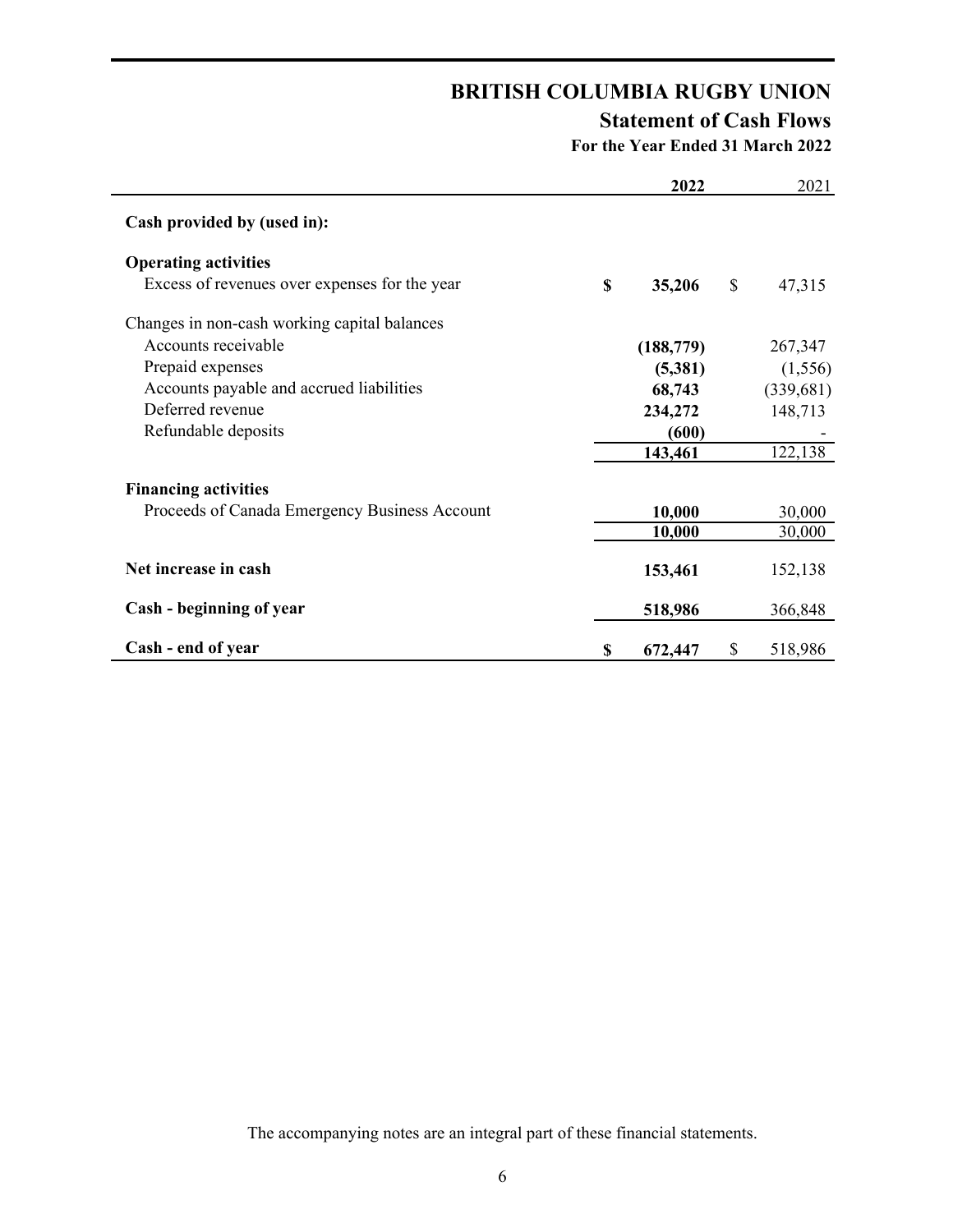#### **1. Nature of Operations**

#### Purpose of Organization

The objectives of the British Columbia Rugby Union ("BCRU") are to grow, develop and manage the sport of Rugby in the Province of British Columbia. The BCRU is incorporated under the Societies Act (British Columbia) as a not-for-profit organization and as such, the Rugby Union is not subject to income taxes, providing certain requirements are met.

#### **2. Summary of Significant Accounting Policies**

These financial statements are prepared in accordance with Canadian accounting standards for not-forprofit organizations. The significant accounting policies are detailed as follows:

(a) Fund Accounting

The BCRU follows the fund method of accounting.

i. Operating Fund

The Operating Fund accounts for program delivery and administrative activities. This fund reports unrestricted resources and restricted operating grants and contributions.

ii. Tour Legacy Fund

The Tour Legacy Fund has been established to generate and provide funds for the following purposes:

- (a) management and promotion of BCRU representative games;
- (b) development of the BCRU representative players' alumni program; and
- (c) establishment of the BCRU representative teams' endowment fund.

Net proceeds of major rugby matches, managed by the Finance Committee, will be retained by the fund to offset expenses and provide advance funds for tournament promotion.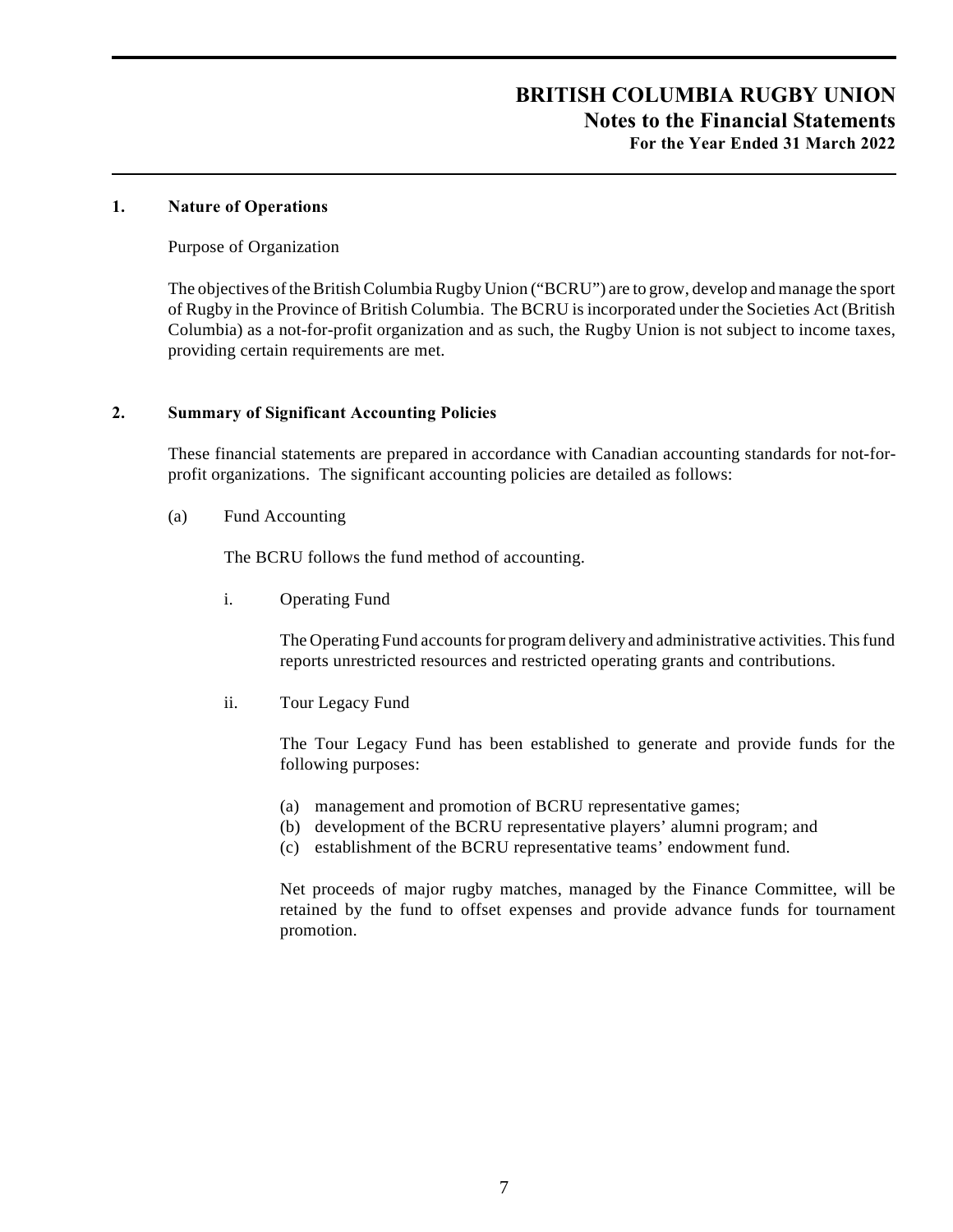#### **2. Summary of Significant Accounting Policies - continued**

#### (b) Revenue Recognition

The BCRU follows the restricted fund method of accounting for contributions. Revenues include donations from supporters, government grants and subsidies, and fundraising events. Due to the nature of donations and fundraising events, revenue relating to these sources is generally recorded in the appropriate fund when the funds are received or receivable.

Restricted contributions related to general operations are recognized as revenue of the Operating Fund in the year in which the related expenses are incurred. All other restricted contributions are recognized as revenue of the appropriate restricted fund when received or receivable.

Unrestricted contributions are recognized as revenue of the Operating Fund in the year received or receivable if the amount to be received can be reasonably estimated and collection is reasonably assured. Contributions from the BC Amateur Sport Fund are recognized as these amounts are received or receivable (Note 10).

#### (c) Use of Estimates

The preparation of financial statements in accordance with Canadian accounting standards for notfor-profit organizations requires management to make estimates and assumptions that affect the reported amounts of assets, liabilities, revenues and expenses and disclosure of contingencies at the date of the statement of financial position. Amounts subject to estimates include the determination of the allowance for doubtful accounts receivable, accrued liabilities and recognition of deferred revenues. Management believes that the estimates utilized in preparing the financial statements are prudent and reasonable, however, actual results could differ from those estimates.

(d) Cash and Cash Equivalents

The BCRU's policy is to disclose bank balances under cash and cash equivalents, including bank overdrafts with balances that fluctuate frequently from being positive to overdrawn and term deposits with a maturity period of three months or less from the date of acquisition.

- (e) Financial Instruments
	- i. Measurement of Financial Instruments

The BCRU initially measures its financial assets and liabilities at fair value and subsequently measures all of its financial assets and financial liabilities at amortized cost.

Financial assets measured at amortized cost include cash and cash equivalents and accounts receivable.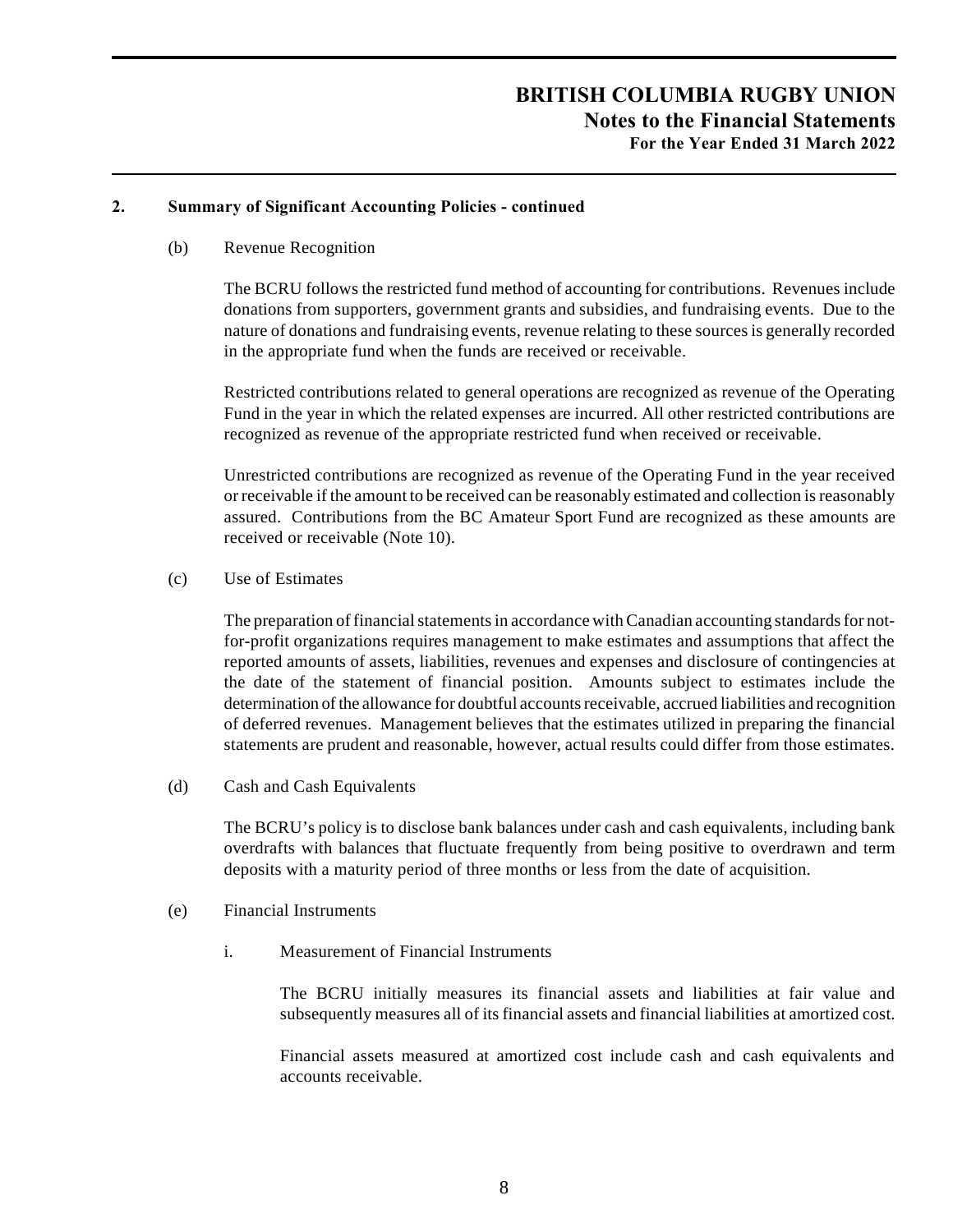#### **2. Summary of Significant Accounting Policies - continued**

- (e) Financial Instruments continued
	- i. Measurement of Financial Instruments continued

Financial liabilities measured at amortized cost include accounts payable and accrued liabilities and refundable deposits.

ii. Impairment

Financial assets measured at cost are tested for impairment when there are indicators of impairment. The amount of the write-down is recognized in the statement of operations. The previously recognized impairment loss may be reversed to the extent of the improvement, directly or by adjusting the allowance account, provided it is no greater than the amount that would have been reported at the date of the reversal had the impairment not been recognized previously. The amount of the reversal is recognized in the statement of operations.

iii. Transaction Costs

The BCRU recognizes its transaction costs in the statement of operations in the period incurred. However, financial instruments that will not be subsequently measured at fair value are adjusted by the transaction costs that are directly attributable to their origination, issuance or assumption.

#### **3. Deferred Revenue**

Deferred revenue represents unspent resources restricted for the delivery of specified purposes or projects that are received in advance of the BCRU's performance of that purposes or project and is comprised of the following amounts.

| 2022        | 2021          |
|-------------|---------------|
| \$<br>4,713 | \$<br>115,713 |
| 43,750      | 25,000        |
| 330,947     | 8,000         |
| 3,575       |               |
| 382,985     | 148,713       |
|             |               |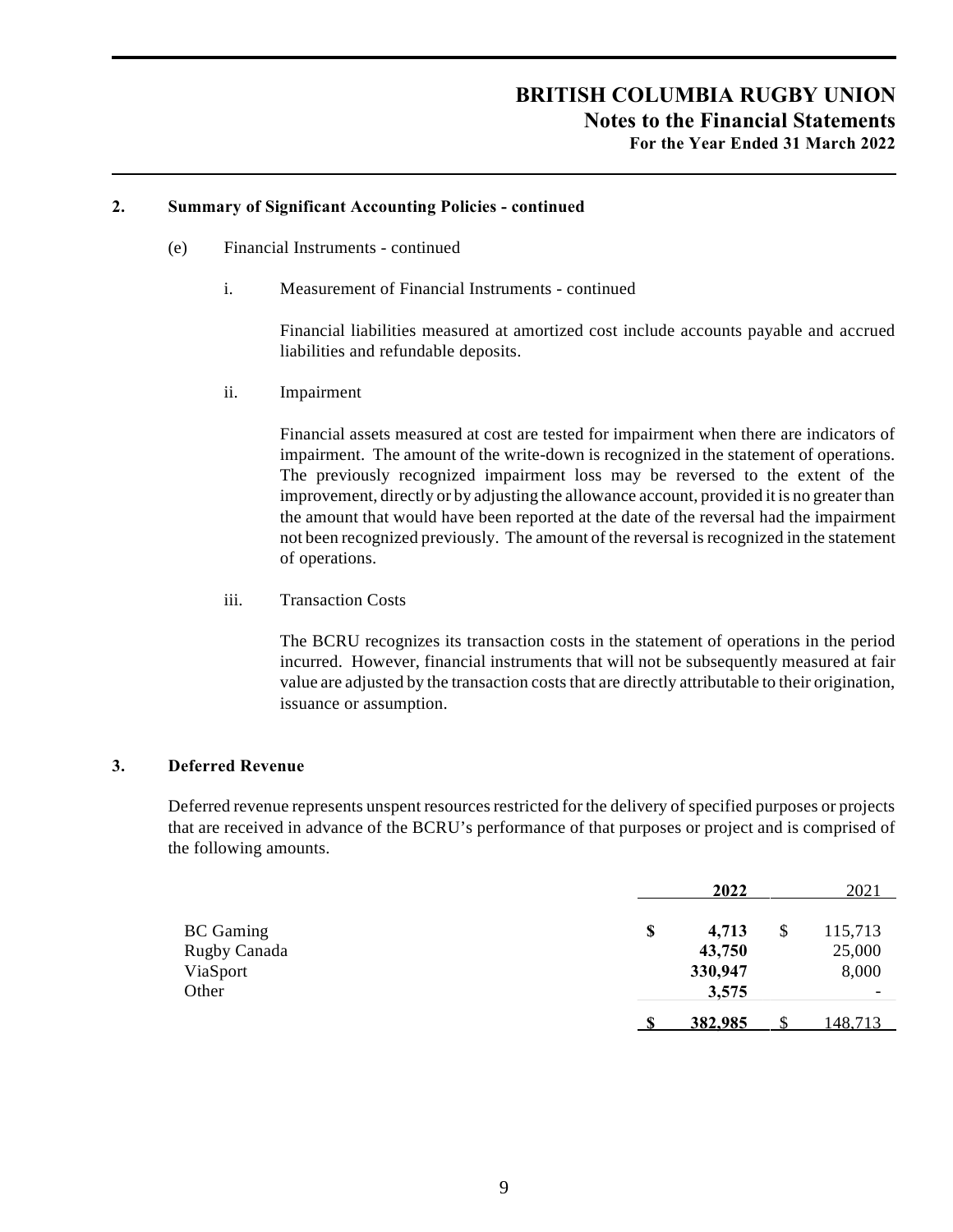#### **4. Vancouver Foundation - Legacy Fund**

The BCRU has established a Legacy Fund with the Vancouver Foundation on the following terms:

- (a) The capital of the fund and any additions thereto shall be held permanently by the Vancouver Foundation.
- (b) The income of the Fund may be disbursed to the Rugby Union to finance the objectives of the Union.

During the year, interest income of \$3,007 (2021 - \$3,740) was disbursed from funds held by the Vancouver Foundation - Legacy Fund and were received by the BC Amateur Sports Fund (Note 10).

#### **5. Representative Teams Contributions**

The current year revenues and expenses from representative teams are \$Nil (2021 - \$Nil) as the COVID-19 pandemic resulted in the cancellation of the season; however, subsequent to year-end management made the decision to resume the representative teams operations.

#### **6. Commitments**

(a) Premises

Occupancy commitments under operating leases excluding operating costs are as follows:

2023 \$ 41,504

#### (b) Facility Access Agreement

The BCRU entered into an agreement with The University of British Columbia ("UBC") giving the BCRU access, use and booking rights for the Gerald McGavin Rugby Pavilion, the Pavilion Rugby Pitch and Wolfson Fields. The agreement commenced on 16 April 2012, is in effect for ten years and requires an annual payment of \$20,000 from the BCRU to UBC. Subsequent to the year-end, the agreement was amended to extend the agreement for one year and allow the BCRU to carry additional unused hours forward, as operations, and therefore use of the fields, decreased significantly over the last two fiscal years as a result of COVID-19.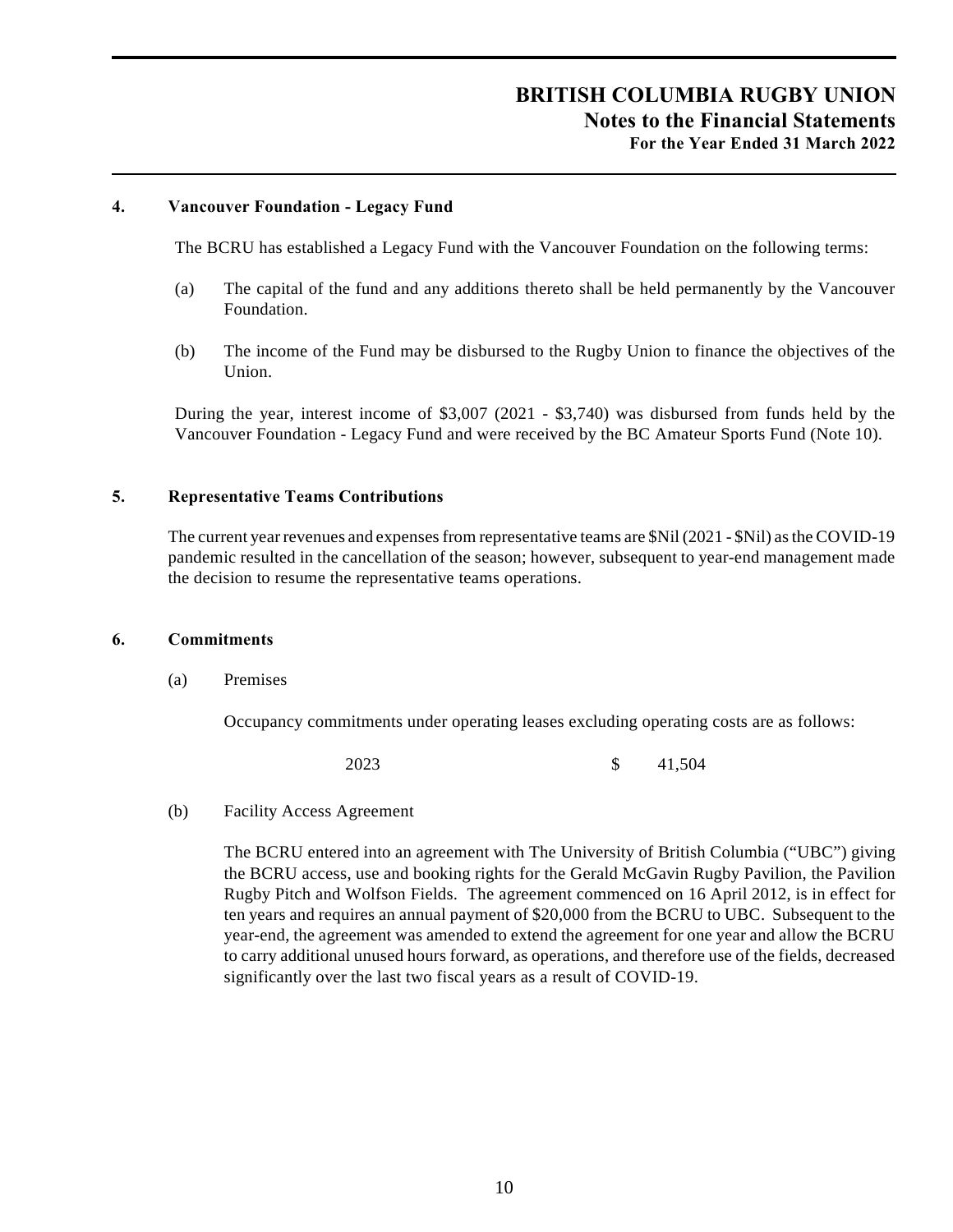### **7. COVID-19**

In March 2020, the World Health Organization declared the COVID-19 outbreak (the "pandemic") to be a public health emergency. This pandemic has led to regulations relating to restrictions on gatherings and closures of public spaces which resulted in events and competitions held by BCRU being cancelled or reduced throughout the 2021 fiscal year. During the year, BCRU began their Return to Rugby plan which included the recommencement of club games and education programs. Management is closely monitoring the situation and is of the opinion that, despite the challenges faced by the pandemic, BCRU's financial position has remained strong; however, as at the date of the Independent Auditors' Report, the full impact of the pandemic to BCRU's future operations and cash flows is indeterminable.

#### **8. Government Assistance**

During the year, BCRU recognized government assistance in connection with various COVID-19 support programs. The measurement of the amounts received or receivable for each subsidy or program are subject to uncertainty as the claims are subject to review and possible adjustment by the Canada Revenue Agency.

(a) Canada Emergency Wage Subsidy/Canada Recovery Hiring Program

During the year, BCRU received government assistance from the Canada Emergency Wage Subsidy ("CEWS") program initiated by the federal government in March 2020 in response to the COVID-19 pandemic. This assistance was provided to offset payroll expenses in periods where revenues had been negatively impacted by the pandemic. In September 2021, the federal government replaced the CEWS program with the Canada Recovery Hiring Program ("CRHP") and BCRU continued to receive assistance under the new program. During the year, BCRU applied for \$76,179 (2021 - \$208,623) and \$10,873 (2021 - \$Nil) of assistance through the CEWS and CRHP programs, respectively, which have been included at their gross amounts in the statement of operations and changes in fund balances. As at 31 March 2022, \$7,580 (2021 - \$42,590) and \$10,873 (2021 - \$Nil) of assistance from CEWS and CRHP, respectively, was included in accounts receivable.

(b) Canada Emergency Rent Subsidy/Tourism and Hospitality Recovery Program

During the year, BCRU received government assistance from the Canada Emergency Rent Subsidy ("CERS") program initiated by the federal government in September 2020 in response to the COVID-19 pandemic. This assistance was provided to offset commercial rent and related property expenses in periods where revenues had been negatively impacted by the pandemic. In October 2021, the federal government replaced the CERS program with two additional programs including the Tourism and Hospitality Recovery Program ("THRP"). During the year, BCRU applied for \$17,211 (2021 - \$17,570) and \$104,426 (2021 - \$Nil) of assistance through the CERS and THRP programs, respectively, which have been included at their gross amounts in the statement of operations and changes in fund balances. As at 31 March 2022, \$849 (2021 - \$8,501) and \$104,426 (2021 - \$Nil) of assistance from CERS and THRP, respectively, was included in accounts receivable.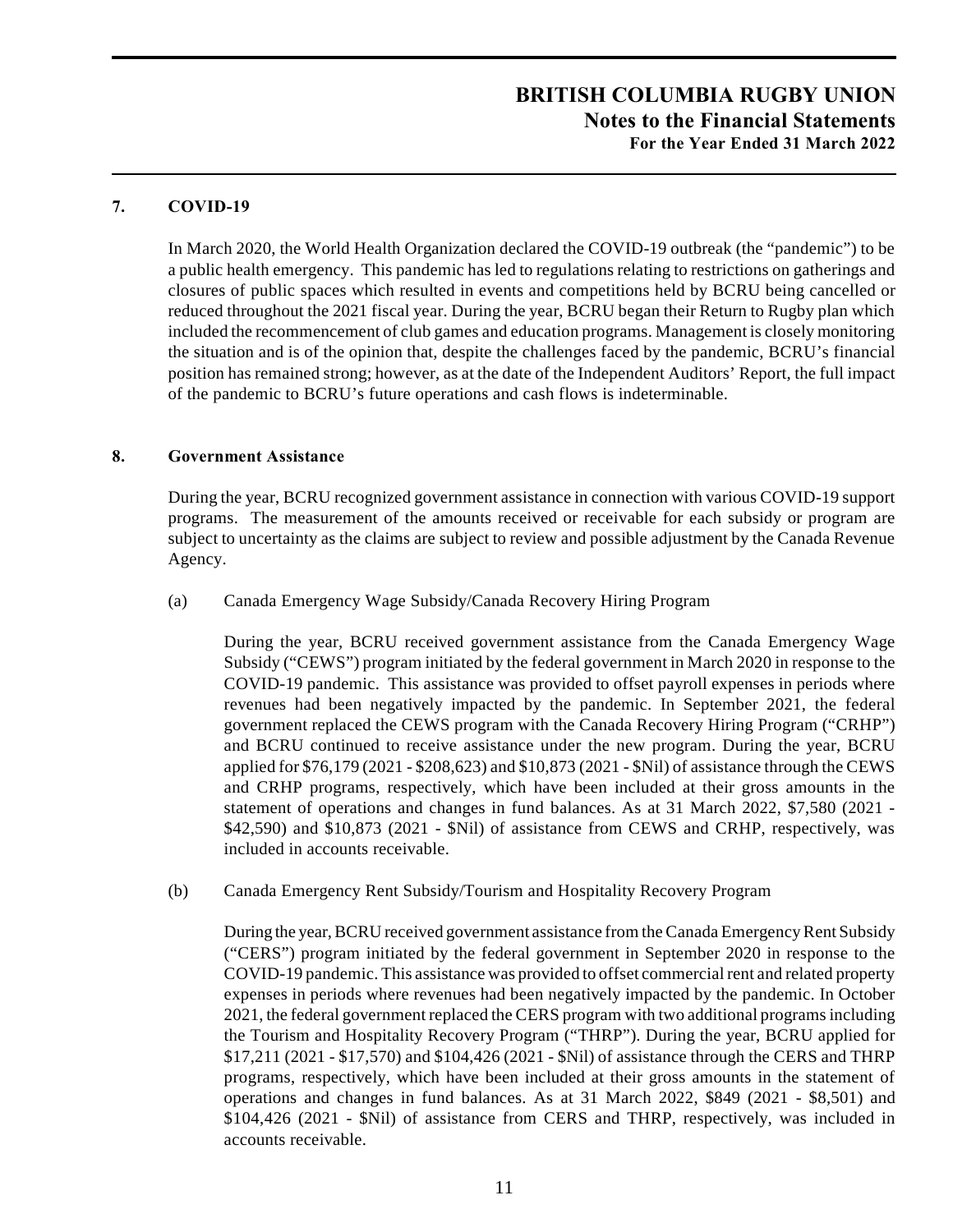#### **8. Government Assistance - continued**

#### (c) Canada Emergency Business Account

The Canada Emergency Business Account ("CEBA") is a government loan up to \$60,000 with a forgivable portion of up to \$20,000 as part of the Government of Canada's COVID-19 response program. The loan is required to be used for non-deferrable expenses that occurred in the 2020 calendar year. The forgivable portion of the loan will be eligible for forgiveness if the loan is fully repaid on or before 31 December 2023. During the year, BCRU received a CEBA loan of \$20,000 (2021 - \$40,000). The loan bears no interest until 31 December 2023 and will bear interest at 5% per annum beginning 1 January 2024 if not repaid. The loan is due in full on 31 December 2025.

As at year-end, BCRU has utilized the full amount of the loan and, as such, \$10,000 (2021 - \$10,000) of the forgivable portion has been recognized in the statement of operations and changes in fund balances. If the \$40,000 non-forgivable portion of the loan is not repaid in full on or before 31 December 2023, BCRU will also be required to repay the \$20,000 forgivable portion of the loan.

#### (d) Temporary Wage Subsidy

The Temporary Wage Subsidy ("TWS") is a program initiated by the federal government in March 2020 which provides assistance for remuneration paid during the period from 18 March 2020 through 19 June 2020 equal to 10% of an employee's salary, to a maximum of \$1,375 per employee, or \$25,000 per employer. As the program was no longer active in the 2022 fiscal year, BCRU received \$Nil (2021 - \$9,062) of assistance through the TWS program.

#### **9. Debt Forgiveness**

During the year, in an effort to provide financial sustainability through the COVID-19 pandemic, BCRU forgave a number of receivable amounts from its members and the representative players.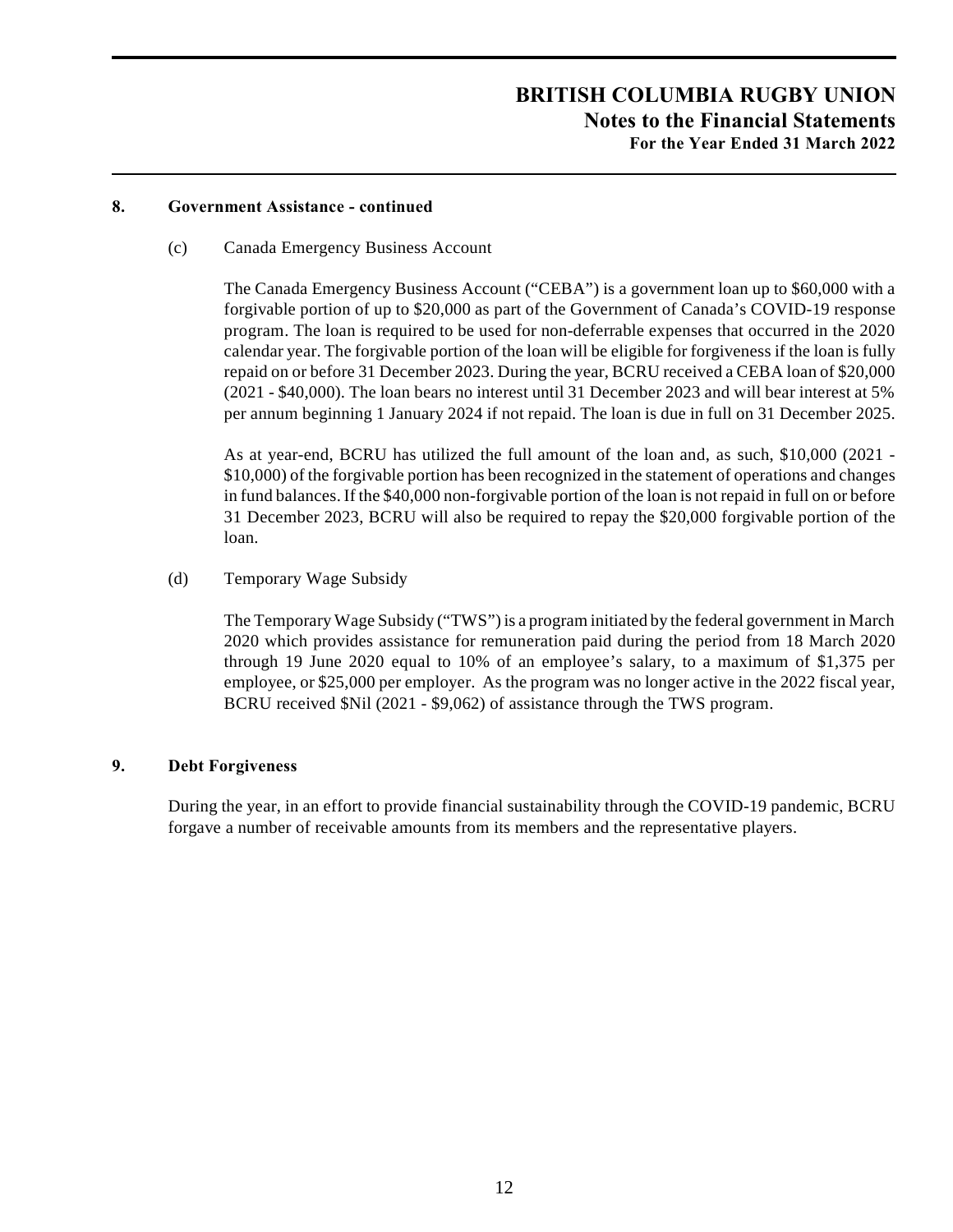#### **10. Fundraising - BC Amateur Sport Fund**

During the year, BC Amateur Sport Fund ("BCASF") raised funds for specific projects and held funds totaling \$109,106 (2021 - \$108,733) on behalf of BCRU to be distributed at the request of BCRU. BCASF is the BC chapter of the Canadian Council of Provincial and Territorial Sport Federations ("CCPTSF"), a registered Canadian amateur athletic association with charitable status established to benefit amateur sport across Canada by supporting relevant projects. These funds are in BCASF's possession until BCRU submits funding applications to BCASF at which time the funds are disbursed in the form of grants to BCRU. As such, the amounts held by BCASF are not included in BCRU's statement of financial position. Revenue is recognized by BCRU when grant funding from BCASF is received or receivable. Grants received from BCASF during the year totalled \$Nil (2021 - \$20,000).

The moneys held by BCASF are included in three funds as follows:

The Union Development Fund was created to support BCRU's initiatives for general operations in improving and promoting the game of Rugby in BC at recreational, national and international levels. As at 31 March 2022, the Union Development Fund held \$92,472 (2021 - \$89,615) on behalf of BCRU.

The Representative Players' Bursary was created to support representative players who often bear the costs of training and competing at the provincial and national levels. As at 31 March 2022, the Representative Players' Bursary Fund held \$16,634 (2021 - \$16,634) on behalf of BCRU.

The Thunder Rookie Rugby Fund was created to cover the costs of rugby programs put on for young Indigenous people within their communities. As at 31 March 2022, the Thunder Rookie Rugby Fund held \$Nil (2021 - \$2,484).

#### **11. Financial Instruments**

The BCRU is exposed to various risks through its financial instruments. The following analysis provides a measure of the BCRU's risk exposure and concentrations at the statement of financial position date, 31 March 2022.

(a) Liquidity Risk

Liquidity risk is the risk that an entity will encounter difficulty in meeting obligations associated with financial liabilities. The BCRU is exposed to this risk mainly in respect of its accounts payable and accrued liabilities. BCRU manages liquidity risk by maintaining adequate cash balances. There has been no change to the risk exposure from the prior year.

(b) Credit Risk

Credit risk is the risk that one party to a financial instrument will cause a financial loss for the other party by failing to discharge an obligation. BCRU's main credit risk relates to its cash and accounts receivable. Cash is maintained with a large federally regulated institution of Canada and accounts receivable balances are reviewed regularly by management, mitigating the risk of a financial loss. There has been no change to the risk exposure from the prior year.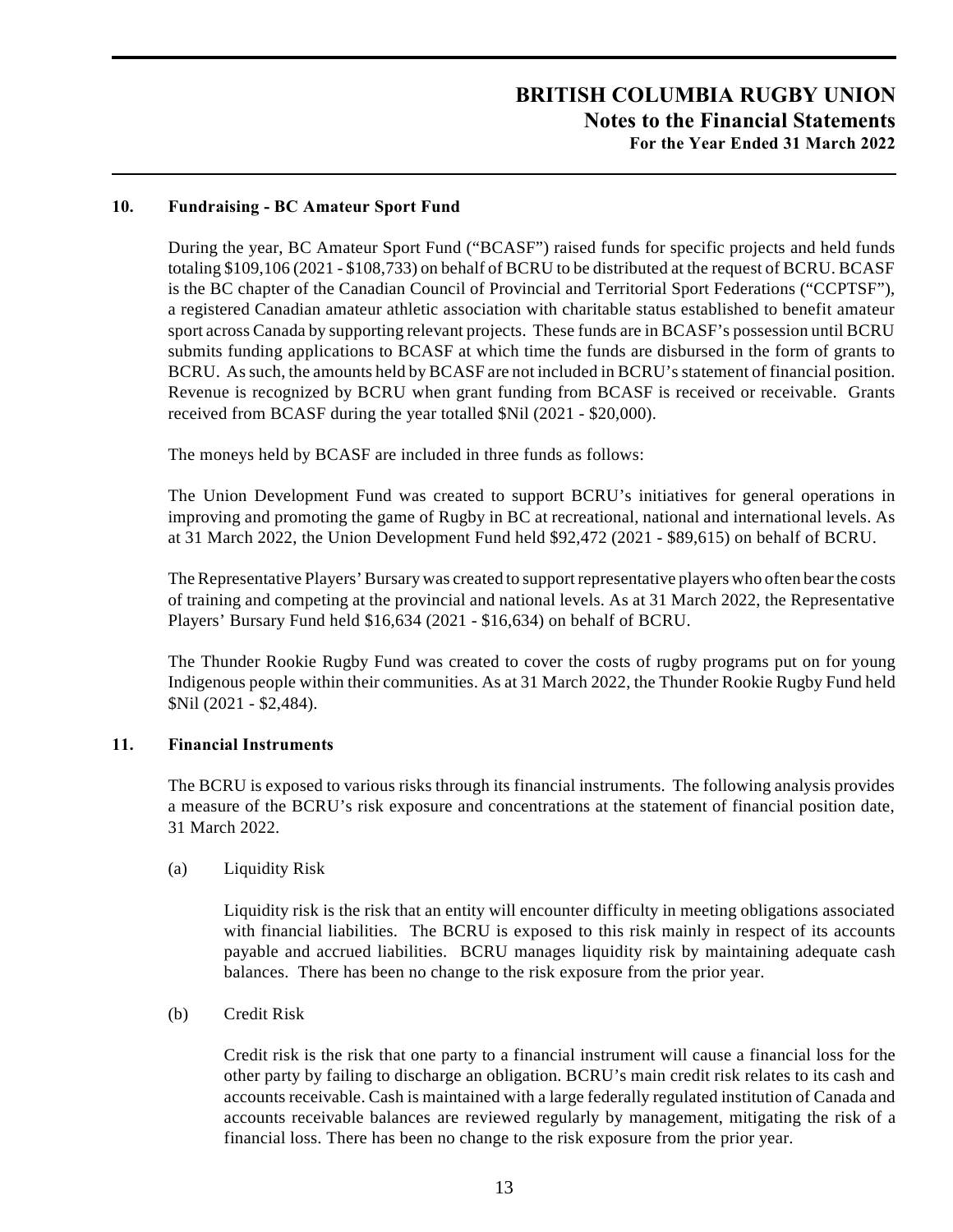### **12. Remuneration of Directors, Officers and Employees**

For the fiscal year ended 31 March 2022, the BCRU had one employee with remuneration in excess of \$75,000. The total paid to this individual was \$112,000 (2021 - \$95,000). No remuneration was paid to members of the Board of Directors for the 2022 fiscal year.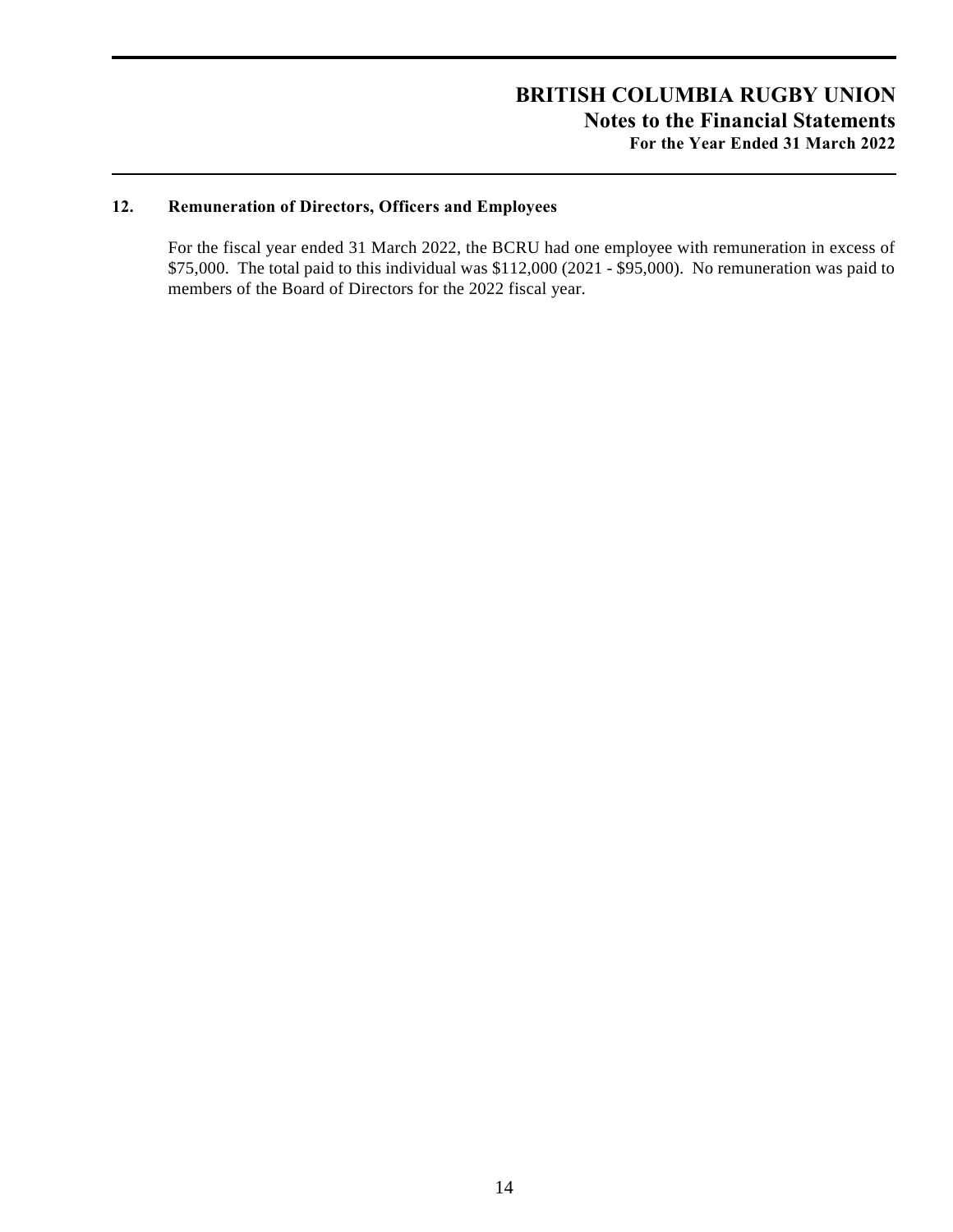## **BRITISH COLUMBIA RUGBY UNION Schedule 1 - Dues**

|                                  | 2022 |         | 2021         |  |
|----------------------------------|------|---------|--------------|--|
| <b>Dues</b>                      |      |         |              |  |
| Senior team membership dues      | \$   | 57,570  | \$<br>30,001 |  |
| Junior dues                      |      | 27,980  | 12,113       |  |
| Mini rugby dues                  |      | 25,623  | 11,766       |  |
| High school team dues (expenses) |      | -       | (6,210)      |  |
|                                  |      | 111,173 | 47,670       |  |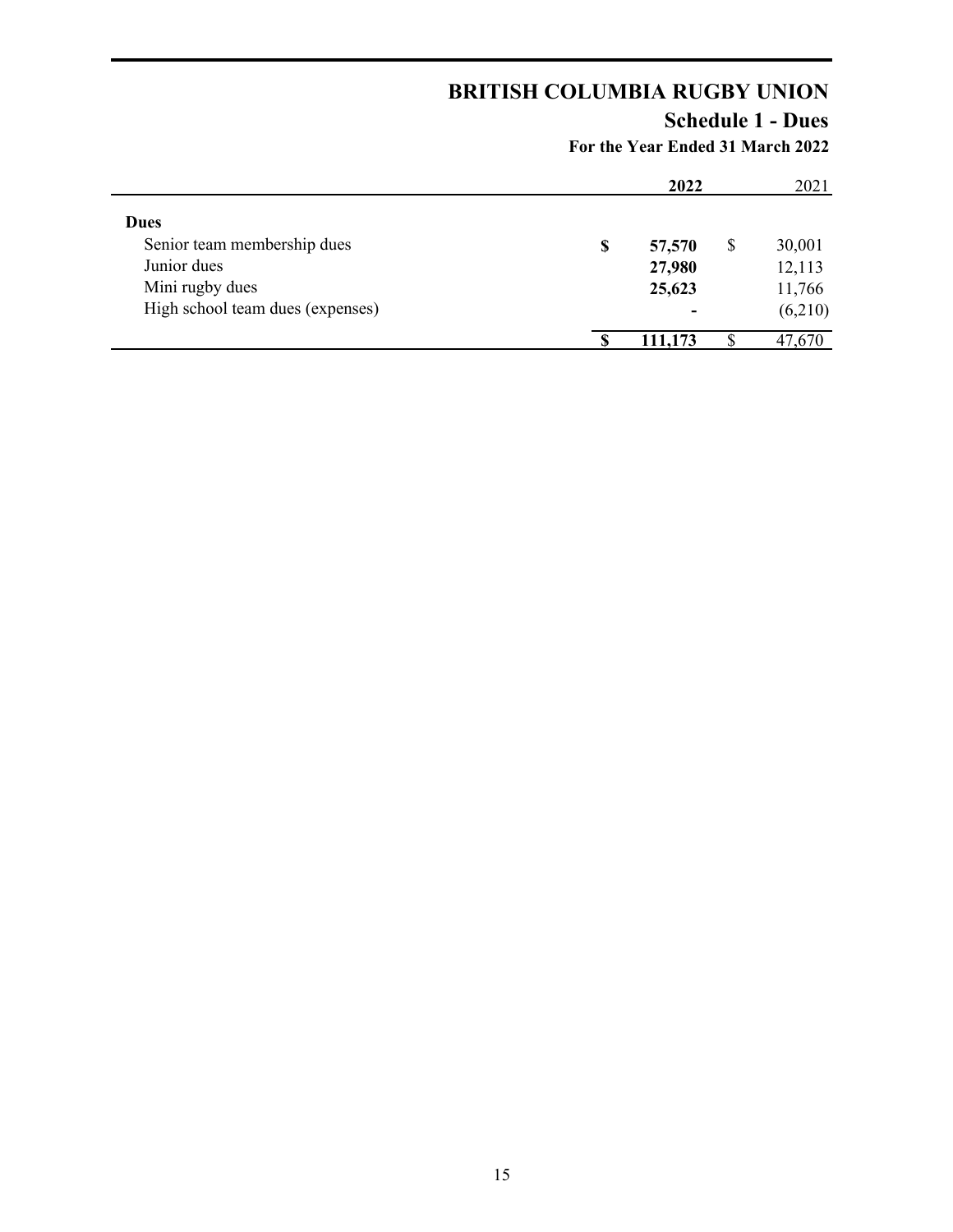# **BRITISH COLUMBIA RUGBY UNION Schedule 2 - Administrative Expenses**

|                                      | 2022         |    | 2021    |  |
|--------------------------------------|--------------|----|---------|--|
| Administrative expenses (recoveries) |              |    |         |  |
| Rent, utilities and parking          | \$<br>56,212 | \$ | 60,952  |  |
| Provincial office                    | 23,119       |    | 15,224  |  |
| Professional fees                    | 11,805       |    | 12,113  |  |
| Meetings, conferences and travel     | 9,089        |    |         |  |
| Miscellaneous expenses               | 1,699        |    |         |  |
|                                      | 101,924      |    | 88,289  |  |
| Miscellaneous recoveries             | (600)        |    | (3,235) |  |
|                                      | 101,324      | \$ | 85,054  |  |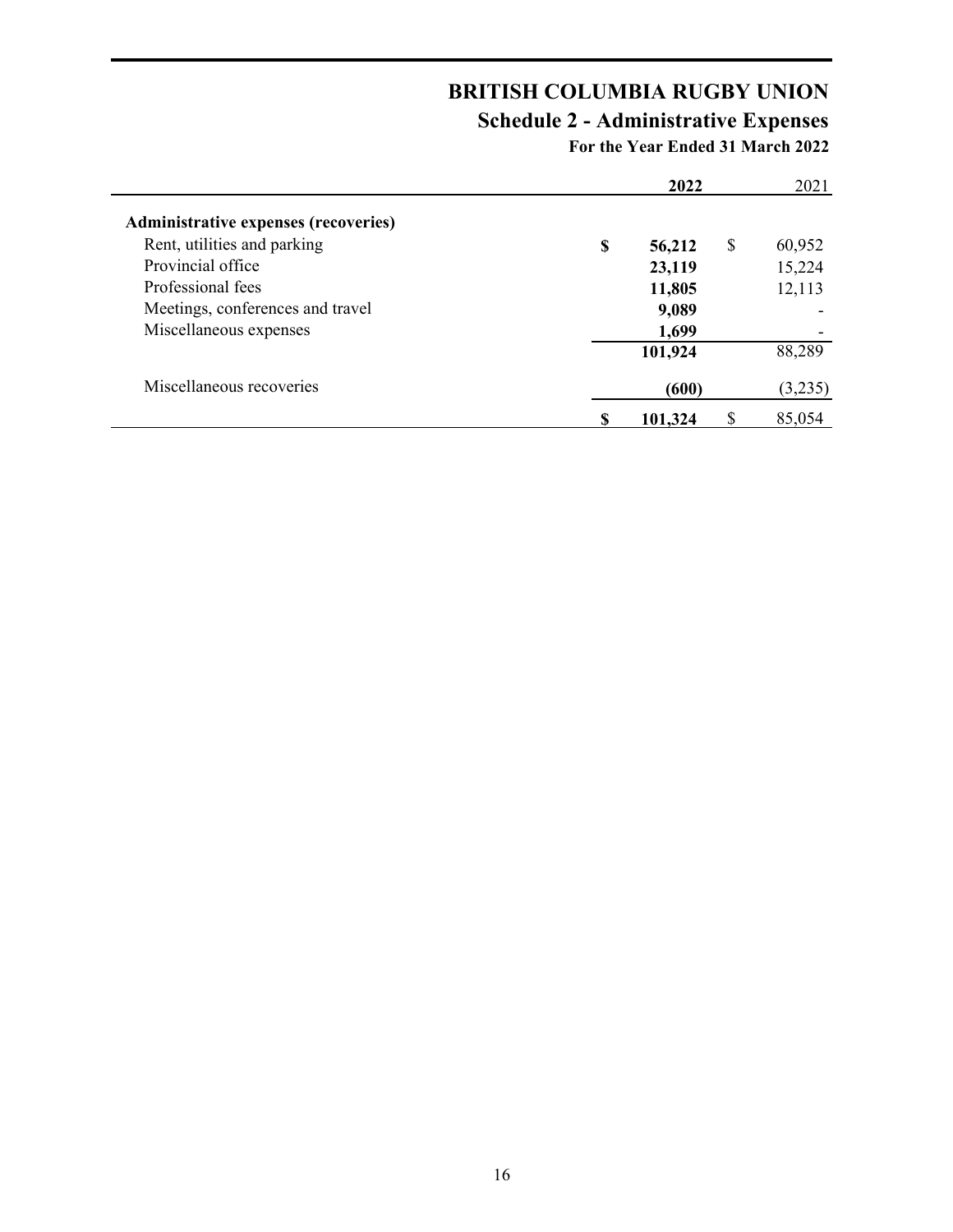## **BRITISH COLUMBIA RUGBY UNION Schedule 3 - Commercial Activities**

**For the Year Ended 31 March 2022**

|                              |          |                          |          |        | Excess (deficiency)      |          |
|------------------------------|----------|--------------------------|----------|--------|--------------------------|----------|
|                              | Revenues |                          | Expenses |        | of revenue over expenses |          |
|                              | 2022     | 2021                     | 2022     | 2021   | 2022                     | 2021     |
|                              |          |                          | D        |        | ۱D                       |          |
| Fundraising and sponsorships | 95,473   | 75,000                   | 34,197   | 18,814 | 61,276                   | 56,186   |
| Events                       | -        | $\overline{\phantom{a}}$ | 4,078    |        | (4,078)                  |          |
| Education and other          | 3,815    | $\sim$                   | 19,105   | 2,433  | (15,290)                 | (2, 433) |
|                              | 99,288   | 75,000                   | 57,380   | 21,247 | 41,908                   | 53,753   |

## **BRITISH COLUMBIA RUGBY UNION Schedule 4 - Rugby Central**

|                           |         |                          |         |          | Excess (deficiency) |                          |
|---------------------------|---------|--------------------------|---------|----------|---------------------|--------------------------|
|                           |         | Revenues                 |         | Expenses |                     | of revenue over expenses |
|                           | 2022    | 2021                     | 2022    | 2021     | 2022                | 2021                     |
|                           |         |                          |         |          |                     |                          |
| Club and community rugby  | 18,376  | $\sim$                   | 121,488 | 6,044    | (103, 112)          | (6,044)                  |
| High performance programs |         | $\overline{\phantom{a}}$ | 3,546   | 11,188   | (3,546)             | (11, 188)                |
| Competitions              | 174,100 | $\overline{\phantom{a}}$ | 89,213  | 20,000   | 84,887              | (20,000)                 |
| Other rugby operations    | -       | $\sim$                   | 87,407  | 45,720   | (87, 407)           | (45, 720)                |
|                           | 192,476 | $\overline{\phantom{0}}$ | 301,654 | 82,952   | (109, 178)          | (82,952)                 |